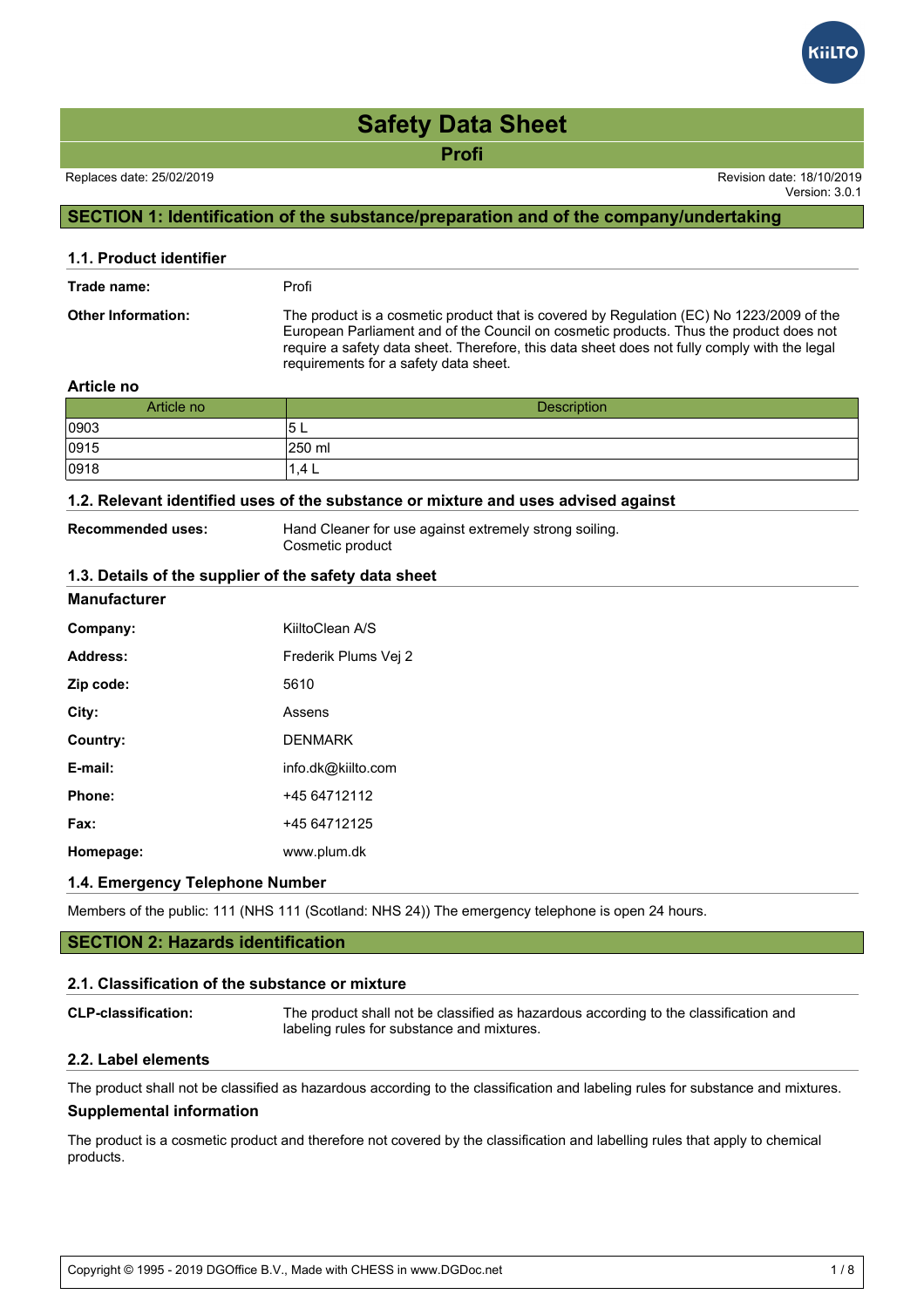# **Safety Data Sheet**

**Profi**

Replaces date: 25/02/2019 Revision date: 18/10/2019

Version: 3.0.1

**GiltC** 

# **2.3. Other hazards**

The product does not contain any PBT or vPvB substances.

# **SECTION 3: Composition/information on ingredients**

#### **3.2. Mixtures**

| Substance                                                | <b>CAS No</b> | EC No | REACH Reg. No. | Concentration | <b>Notes</b> | CLP-<br>classification |
|----------------------------------------------------------|---------------|-------|----------------|---------------|--------------|------------------------|
| <b>AQUA</b>                                              | 7732-18-5     |       |                | 20 - 40%      |              |                        |
| $ C12-C16$<br>ALKANES/CYCL 64742-47-8<br><b>OALKANES</b> |               |       |                | $20 - 40%$    |              |                        |
| <b>ZEA MAYS COB</b><br>MEAL                              | 68525-86-0    |       |                | $5 - 10%$     |              |                        |
| SODIUM<br>LAURETH<br>SULFATE                             | 9004-82-4     |       |                | $5 - 10%$     |              |                        |
| PPG-3 METHYL<br><b>ETHER</b>                             | 25498-49-1    |       |                | $1 - 5%$      |              |                        |
| <b>OLUS OIL</b>                                          | 68956-68-3    |       |                | $1 - 5%$      |              |                        |
| C9-11 PARETH-<br>16                                      | 68439-46-3    |       |                | $1 - 5%$      |              |                        |
| <b>COCOGLUCOSI</b><br>DE                                 | 141464-42-8   |       |                | $1 - 5%$      |              |                        |
| QUATERNIUM-<br>18 BENTONITE                              | 68953-58-2    |       |                | $1 - 5%$      |              |                        |
| CI 77004                                                 | 1302-78-9     |       |                | $1 - 5%$      |              |                        |
| PHENOXYETHA<br>NOL                                       | 122-99-6      |       |                | $< 1\%$       |              |                        |
| COCAMIDOPRO<br><b>PYL BETAINE</b>                        | 61789-40-0    |       |                | $< 1\%$       |              |                        |
| <b>GLYCERIN</b>                                          | 56-81-5       |       |                | $< 1\%$       |              |                        |
| TITANIUM<br>DIOXIDE CI<br>77891                          | 13463-67-7    |       |                | $< 1\%$       |              |                        |
| MALIC ACID                                               | 617-48-1      |       |                | $< 1\%$       |              |                        |
| SODIUM<br><b>BENZOATE</b>                                | 532-32-1      |       |                | $< 1\%$       |              |                        |
| SORBITAN<br>CAPRYLATE                                    | 60177-36-8    |       |                | $< 1\%$       |              |                        |
| PARFUM                                                   |               |       |                |               |              |                        |
| Sodium<br><b>CHLORIDE</b>                                | 7647-14-5     |       |                | $< 1\%$       |              |                        |
| LIMONENE                                                 | 5989-27-5     |       |                | $< 0.1\%$     |              |                        |
| CI 19140                                                 | 1934-21-0     |       |                | < 0.01%       |              |                        |
| CI 42051                                                 | 3536-49-0     |       |                | < 0.01%       |              |                        |

Please see section 16 for the full text of H-phrases.

# **SECTION 4: First aid measures**

# **4.1. Description of first aid measures**

| Inhalation: | The product does not release hazardous vapours. Seek fresh air.                      |
|-------------|--------------------------------------------------------------------------------------|
| Ingestion:  | Wash out mouth thoroughly and drink 1-2 glasses of water in small sips. Seek medical |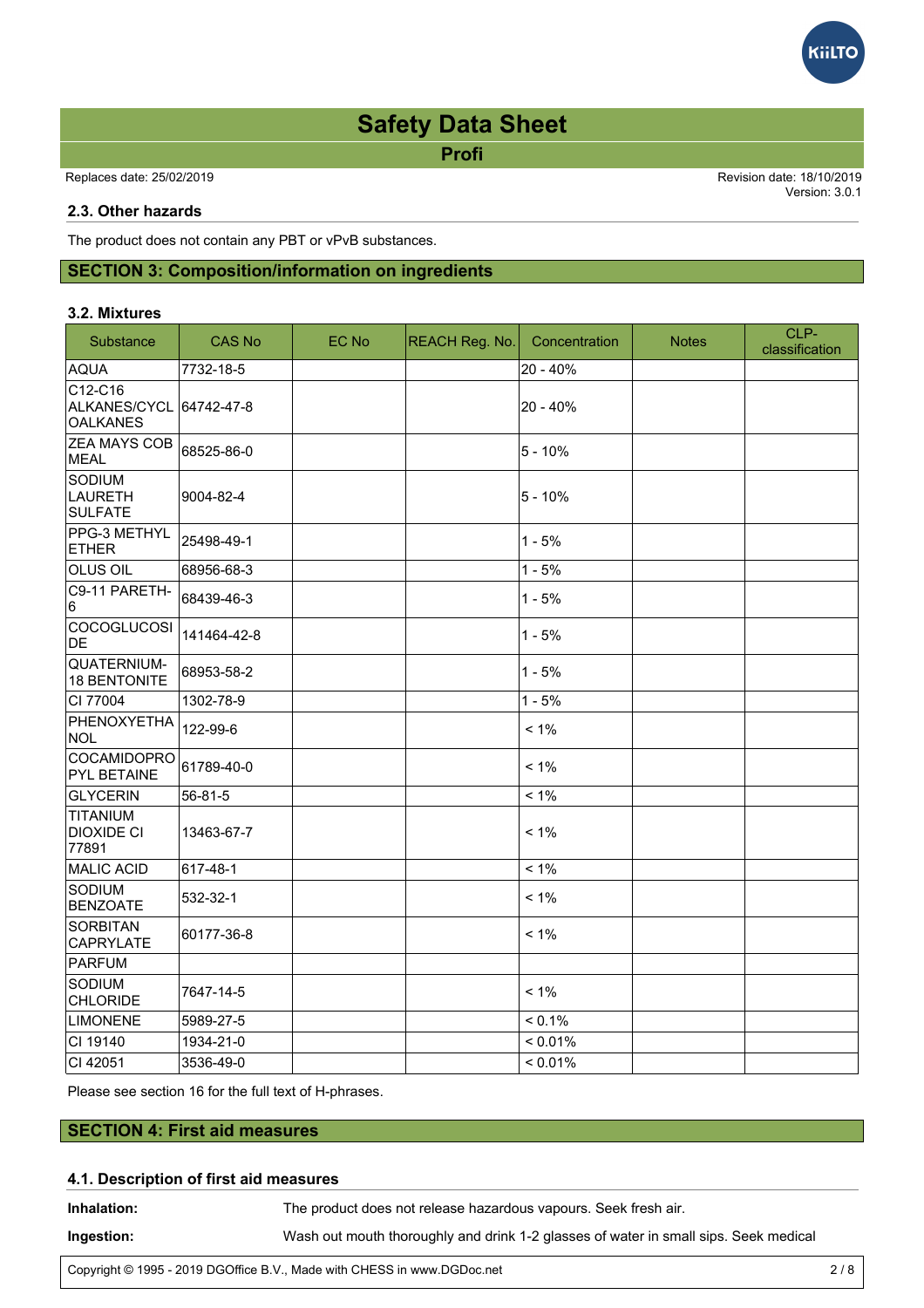

|                           | <b>Safety Data Sheet</b>                                                                                                                                                                                                                                                                                                                                                                                                                                                                                                                                                                                                                                                                               |  |  |  |
|---------------------------|--------------------------------------------------------------------------------------------------------------------------------------------------------------------------------------------------------------------------------------------------------------------------------------------------------------------------------------------------------------------------------------------------------------------------------------------------------------------------------------------------------------------------------------------------------------------------------------------------------------------------------------------------------------------------------------------------------|--|--|--|
|                           | <b>Profi</b>                                                                                                                                                                                                                                                                                                                                                                                                                                                                                                                                                                                                                                                                                           |  |  |  |
| Replaces date: 25/02/2019 | Revision date: 18/10/2019<br>Version: 3.0.1                                                                                                                                                                                                                                                                                                                                                                                                                                                                                                                                                                                                                                                            |  |  |  |
|                           | advice in case of discomfort.                                                                                                                                                                                                                                                                                                                                                                                                                                                                                                                                                                                                                                                                          |  |  |  |
| <b>Skin contact:</b>      | The product is intended to come into contact with the skin. In case of wound smarts, flush<br>with water.                                                                                                                                                                                                                                                                                                                                                                                                                                                                                                                                                                                              |  |  |  |
| Eye contact:              | Flush with water (preferably using eye wash equipment) until irritation subsides. Seek<br>medical advice if symptoms persist.                                                                                                                                                                                                                                                                                                                                                                                                                                                                                                                                                                          |  |  |  |
| General:                  | In case of doubt or if symptoms persist, seek medical advice. The product has been safety<br>evaluated in accordance with Regulation (EC) No 1223/2009 on cosmetic products, Article<br>10. If, despite the implemented safety evaluations, problems or discomfort are still<br>experienced when using the product, please report it to KiiltoClean A/S, info.dk@kiilto.com<br>or phone +45 6471 2112, so that necessary remedial measures can be initiated and the<br>obligation to report serious adverse effects in accordance with Article 23 of the Regulation<br>are met. Serious adverse effects should always be reported to the competent authority of<br>the State where the issue occurred. |  |  |  |

#### **4.2. Most important symptoms and effects, both acute and delayed**

Not relevant, as the product is a cosmetic product.

#### **4.3. Indication of any immediate medical attention and special treatment needed**

No special immediate treatment required. Treat symptoms.

#### **SECTION 5: Fire-fighting measures**

#### **5.1. Extinguishing media**

**Suitable extinguishing media:** The product is not directly flammable. Choose extinguishing agents based on the surrounding fire.

**Unsuitable extinguishing media:** Do not use water stream, as it may spread the fire.

#### **5.2. Special hazards arising from the substance or mixture**

The product is not directly flammable. Avoid inhalation of vapour and fumes - seek fresh air. The product decomposes when combusted and the following toxic gases can be formed: Carbon monoxide and carbon dioxide.

#### **5.3. Advice for fire-fighters**

Move containers from danger area if it can be done without risk. Avoid inhalation of vapour and flue gases - seek fresh air.

#### **SECTION 6: Accidental release measures**

#### **6.1. Personal precautions, protective equipment and emergency procedures**

**For non-emergency personnel:** No special requirements.

For emergency responders: No special requirements.

#### **6.2. Environmental precautions**

Avoid unnecessary release to the environment.

#### **6.3. Methods and material for containment and cleaning up**

Contain and absorb spill with sand or other absorbent material and transfer to suitable waste containers. Wipe up drops and splashes with a cloth.

#### **6.4. Reference to other sections**

See section 8 for type of protective equipment. See section 13 for instructions on disposal.

Copyright © 1995 - 2019 DGOffice B.V., Made with CHESS in www.DGDoc.net 3 / 8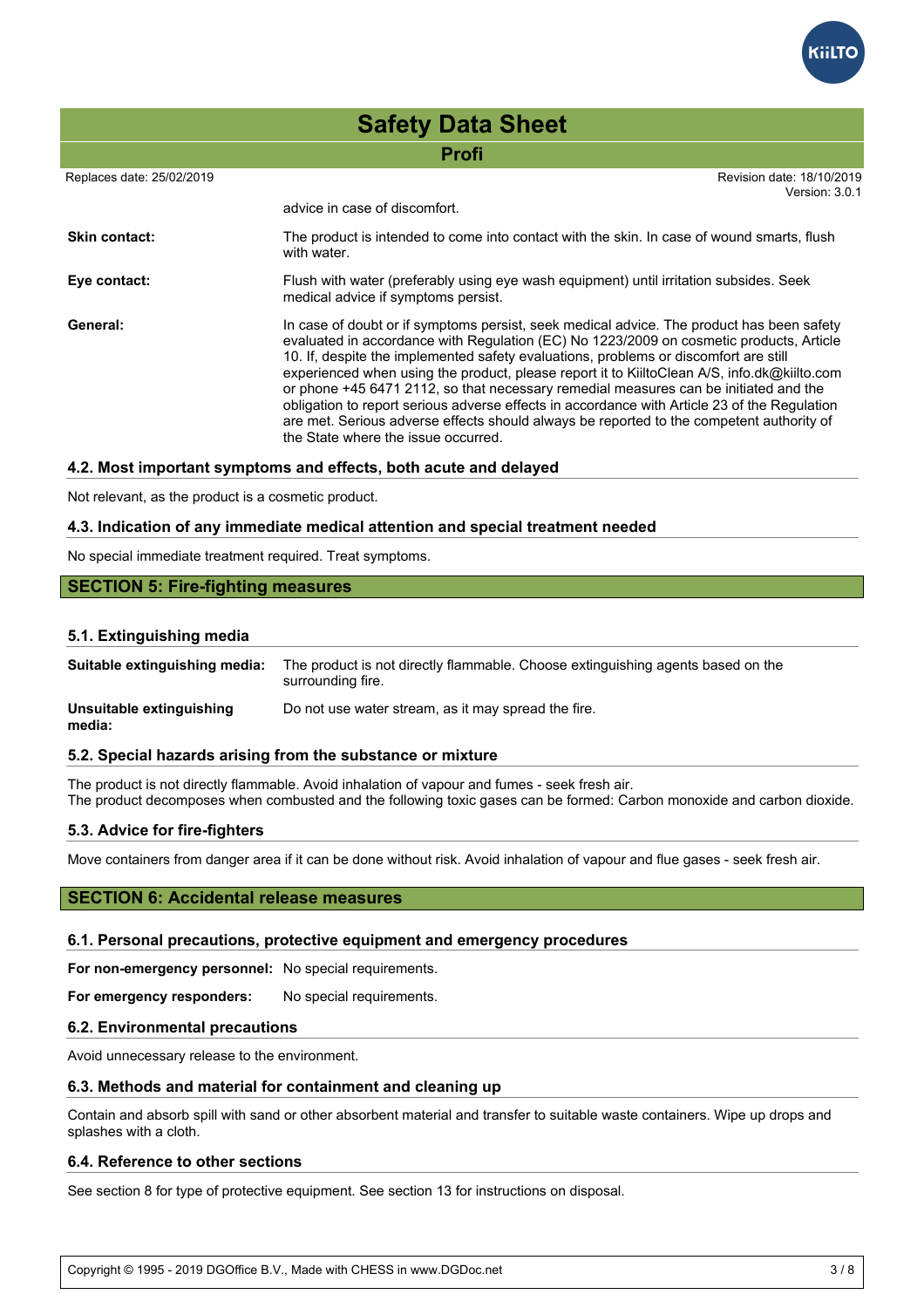# Replaces date: 25/02/2019 Revision date: 18/10/2019 Version: 3.0.1 **Profi Safety Data Sheet**

# **SECTION 7: Handling and storage**

# **7.1. Precautions for safe handling**

No special requirements.

# **7.2. Conditions for safe storage, including any incompatibilities**

Storage temperature: 0-30 °C.

#### **7.3. Specific end use(s)**

None.

# **SECTION 8: Exposure controls/personal protection**

# **8.1. Control parameters Occupational exposure limit:** Contains no substances subject to reporting requirements **Legal basis:** EH40/2005 Workplace exposure limits. Last amended August 2018. **8.2. Exposure controls Appropriate engineering controls:** Wear the personal protective equipment specified below. **Personal protective equipment,** Not required. **eye/face protection: Personal protective equipment,** Not required. **skin protection: Personal protective equipment,** Not required. **hand protection: Personal protective equipment,** Not required. **respiratory protection: Environmental exposure controls:** Ensure compliance with local regulations for emissions.

# **SECTION 9: Physical and chemical properties**

#### **9.1. Information on basic physical and chemical properties**

| Parameter                               |                     | Value/unit     |
|-----------------------------------------|---------------------|----------------|
| State                                   | Paste               |                |
| Colour                                  | Light green         |                |
| Odour                                   | Perfumed odour      |                |
| Solubility                              | <b>Emulsifiable</b> |                |
| Explosive properties                    | IN/A                |                |
| Oxidising properties                    | IN/A                |                |
| Parameter                               | Value/unit          | <b>Remarks</b> |
| pH (solution for use)                   | No data             |                |
| pH (concentrate)                        | $ 4.8 - 6.2 $       |                |
| Melting point                           | No data             |                |
| Freezing point                          | lNo data            |                |
| Initial boiling point and boiling range | l∼ 100 °C           |                |
| <b>Flash Point</b>                      | No data             |                |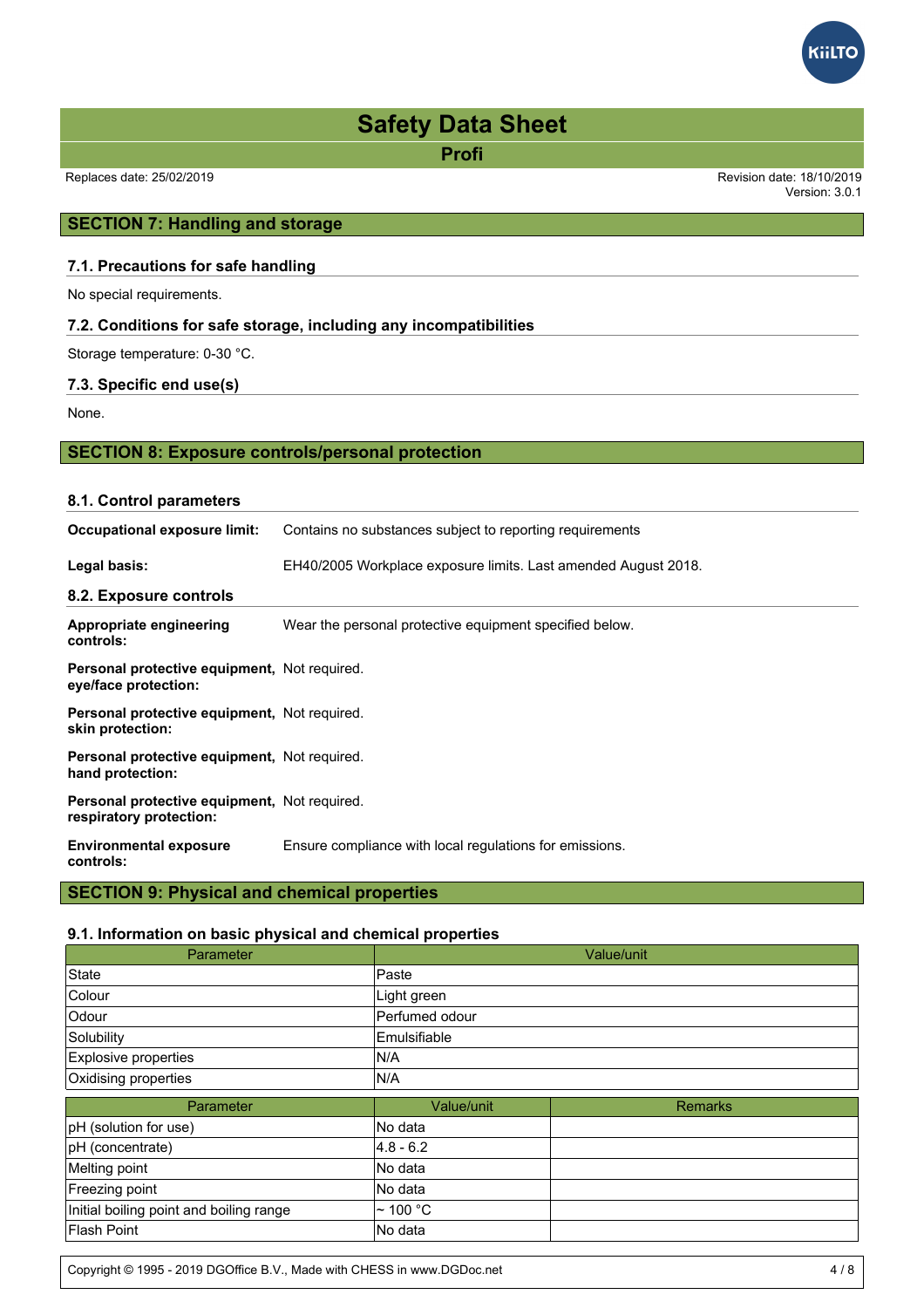

# **Profi Safety Data Sheet**

#### Replaces date: 25/02/2019 Revision date: 18/10/2019

 $V$ orojon:  $2.0.1$ 

|                                       |                   | <u>veisiuit J.U. I</u> |
|---------------------------------------|-------------------|------------------------|
| Evaporation rate                      | lNo data          |                        |
| Flammability (solid, gas)             | lNo data          |                        |
| <b>Flammability limits</b>            | lNo data          |                        |
| <b>Explosion limits</b>               | No data           |                        |
| Vapour pressure                       | lNo data          |                        |
| Vapour density                        | No data           |                        |
| Relative density                      | lNo data          |                        |
| Partition coefficient n-octonol/water | No data           |                        |
| Auto-ignition temperature             | lNo data          |                        |
| Decomposition temperature             | No data           |                        |
| Viscosity                             | 12000 - 25000 cps |                        |
| Odour threshold                       | No data           |                        |

# **9.2 Other information**

| arameter | /alue/unit                     | ⊀emarks |
|----------|--------------------------------|---------|
| Density  | 1040 kg/m <sup>3</sup><br> 940 |         |

# **SECTION 10: Stability and reactivity**

# **10.1. Reactivity**

Not reactive.

# **10.2. Chemical stability**

The product is stable when used in accordance with the supplier's directions.

# **10.3. Possibility of hazardous reactions**

None known.

# **10.4. Conditions to avoid**

None known.

# **10.5. Incompatible materials**

None known.

# **10.6. Hazardous decomposition products**

The product decomposes when combusted or heated to high temperatures and the following toxic gases can be formed: Carbon monoxide and carbon dioxide.

# **SECTION 11: Toxicological information**

#### **11.1. Information on toxicological effects**

| Acute toxicity - oral:                | Ingestion of large quantities may cause discomfort. The product does not have to be<br>classified. |
|---------------------------------------|----------------------------------------------------------------------------------------------------|
| Acute toxicity - dermal:              | The product does not have to be classified.                                                        |
| Acute toxicity - inhalation:          | The product does not have to be classified.                                                        |
| <b>Skin corrosion/irritation:</b>     | The product does not have to be classified.                                                        |
| Serious eye damage/eye<br>irritation: | Temporary irritation. The product does not have to be classified.                                  |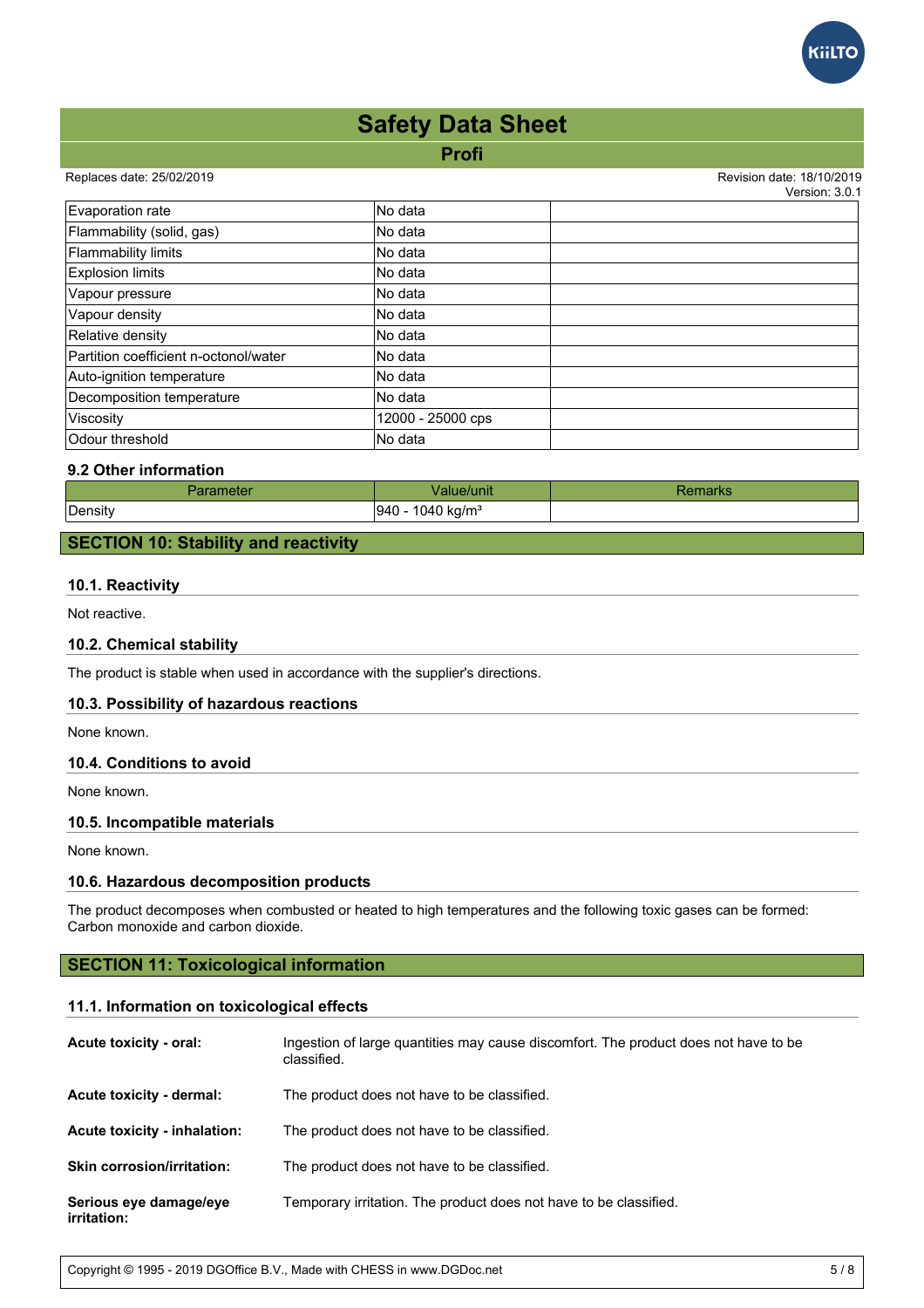# **Safety Data Sheet**

# **Profi**

Replaces date: 25/02/2019 Revision date: 18/10/2019

|                                                     |                                                                                                                            | Version: 3.0.1 |
|-----------------------------------------------------|----------------------------------------------------------------------------------------------------------------------------|----------------|
| Respiratory sensitisation or<br>skin sensitisation: | The product does not have to be classified.                                                                                |                |
| Germ cell mutagenicity:                             | The product does not have to be classified.                                                                                |                |
| Carcinogenic properties:                            | The product does not have to be classified.                                                                                |                |
| <b>Reproductive toxicity:</b>                       | The product does not have to be classified.                                                                                |                |
| <b>Single STOT exposure:</b>                        | The product does not release hazardous vapours.                                                                            |                |
| <b>Repeated STOT exposure:</b>                      | The product does not have to be classified.                                                                                |                |
| <b>Aspiration hazard:</b>                           | No hazards.                                                                                                                |                |
| <b>Other toxicological effects:</b>                 | The product has been safety evaluated in accordance with Regulation (EC) No 1223/2009<br>on cosmetic products, Article 10. |                |

# **SECTION 12: Ecological information**

#### **12.1. Toxicity**

The product does not have to be classified.

# **12.2. Persistence and degradability**

Expected to be biodegradable.

#### **12.3. Bioaccumulative potential**

No bioaccumulation expected.

#### **12.4. Mobility in soil**

Test data are not available.

# **12.5. Results of PBT and vPvB assessment**

The product does not contain any PBT or vPvB substances.

#### **12.6. Other adverse effects**

None known.

# **SECTION 13: Disposal considerations**

#### **13.1. Waste treatment methods**

Contact the local authorities.

Empty, cleansed packaging should be disposed of for recycling. Uncleansed packaging is to be disposed of via the local wasteremoval scheme.

**Category of waste:** 07 06 99 wastes not otherwise specified

# **SECTION 14: Transport information**

**14.2. UN proper shipping name:**

**14.1. UN-No.:** Not applicable. **14.4. Packing group:** Not applicable. Not applicable. **14.5. Environmental hazards:**

Not applicable.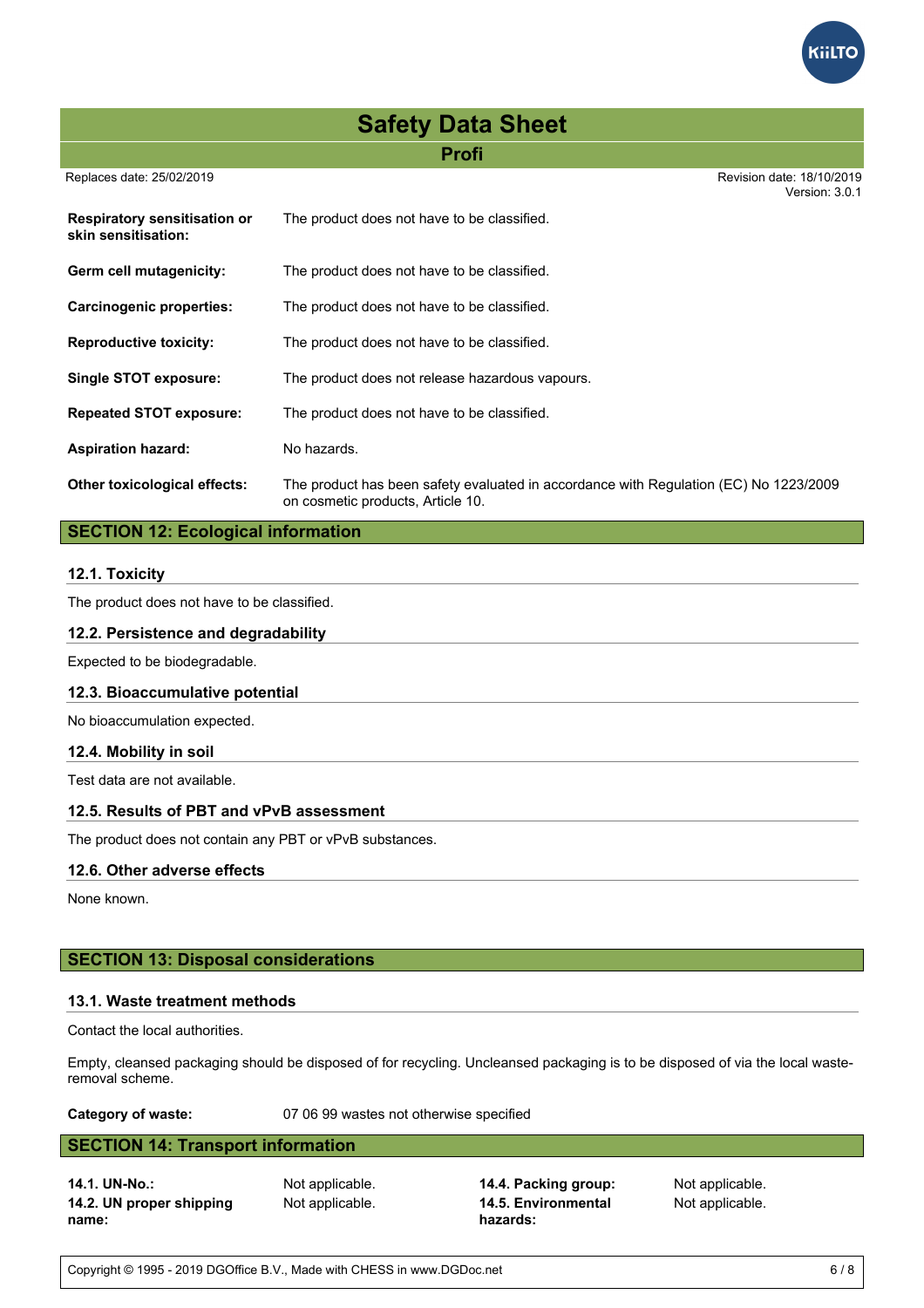

**Profi**

Replaces date: 25/02/2019 Revision date: 18/10/2019

**14.3. Transport hazard class(es):** Not applicable.

# **14.6. Special precautions for user**

None.

# **14.7. Transport in bulk according to Annex II of MARPOL and the IBC Code**

Not applicable.

# **SECTION 15: Regulatory information**

#### **15.1. Safety, health and environmental regulations/legislation specific for the substance or mixture**

| <b>Special Provisions:</b> | This product is covered by Regulation (EC) No 1223/2009 of the European Parliament and<br>of the Council on cosmetic products. The product is therefore not covered by Regulation<br>(EC) No 1272/2008 of the European Parliament and Council of 16 December 2008 on<br>classification, labelling and packaging of substances and mixtures in accordance with<br>Article 1, Paragraph 5c. Moreover, the product contains none of the substances listed in<br>Regulation 1907/2006 EC Article 31, Paragraph 1b) and c) or Paragraph 3 a), b) and c). As<br>a result of this the product is not covered by Regulation (EC) No 1907/2006 of the<br>European Parliament and Council of 18 December 2006 concerning the Registration,<br>Evaluation, Authorisation and Restriction of Chemicals (REACH), in which Article 31 sets<br>out the requirements for safety data sheets. There is therefore no requirement for a safety<br>data sheet to be drawn up for the above products in order to comply with the requirements<br>of the Regulation. |
|----------------------------|------------------------------------------------------------------------------------------------------------------------------------------------------------------------------------------------------------------------------------------------------------------------------------------------------------------------------------------------------------------------------------------------------------------------------------------------------------------------------------------------------------------------------------------------------------------------------------------------------------------------------------------------------------------------------------------------------------------------------------------------------------------------------------------------------------------------------------------------------------------------------------------------------------------------------------------------------------------------------------------------------------------------------------------------|
|----------------------------|------------------------------------------------------------------------------------------------------------------------------------------------------------------------------------------------------------------------------------------------------------------------------------------------------------------------------------------------------------------------------------------------------------------------------------------------------------------------------------------------------------------------------------------------------------------------------------------------------------------------------------------------------------------------------------------------------------------------------------------------------------------------------------------------------------------------------------------------------------------------------------------------------------------------------------------------------------------------------------------------------------------------------------------------|

# **15.2. Chemical Safety Assessment**

**Other Information:** Chemical safety assessment has not been performed. The product has been safety evaluated in accordance with Regulation (EC) No 1223/2009 on cosmetic products, Article 10.

# **SECTION 16: Other information**

# **Version history and indication of changes**

| Version | <b>Revision date</b> | Responsible           | Changes                                |
|---------|----------------------|-----------------------|----------------------------------------|
| 3.0.1   | 18/10/2019           | KiiltoClean A/S (SKP) | 1.1, 1.3, 4, 16                        |
| 3.0.0   | 25/02/2019           | Plum A/S (SKP)        | Section 3 + GLYCERIN,<br>Section 8     |
| 2.0.1   | 10/08/2018           | Plum A/S              | <b>INCI</b>                            |
| 2.0.0   | 106/04/2018          | Plum A/S (SKP)        | Section $3 + 9 +$ editorial<br>changes |
| 1.1.0   | 11/11/2015           | Plum A/S (SKP)        | 2015/830                               |
| 1.0.0   | 16/02/2015           | Plum A/S (SKP)        | 453/2010                               |

| <b>Abbreviations:</b>     | DNEL: Derived No Effect Level<br><b>PNEC: Predicted No Effect Concentration</b><br>PBT: Persistent, Bioaccumulative and Toxic<br>vPvB: Very Persistent and Very Bioaccumulative                                                                                                                                               |
|---------------------------|-------------------------------------------------------------------------------------------------------------------------------------------------------------------------------------------------------------------------------------------------------------------------------------------------------------------------------|
|                           | STOT: Specific Target Organ Toxicity                                                                                                                                                                                                                                                                                          |
| <b>Other Information:</b> | Shelf life: 30 months.                                                                                                                                                                                                                                                                                                        |
| <b>Vendor notes:</b>      | Effectively removes fixed and sticky soiling such as diesel-oil, sooty oil, brake oil, cement -<br>and metaldust, one-component tar products, screen colours and wood preservatives.<br>Dampen your hands and add the product. Spread the product on your hands and add a<br>little water. Wash and dry the hands thoroughly. |
| Date:                     | 18/10/2019                                                                                                                                                                                                                                                                                                                    |
|                           |                                                                                                                                                                                                                                                                                                                               |



Version: 3.0.1